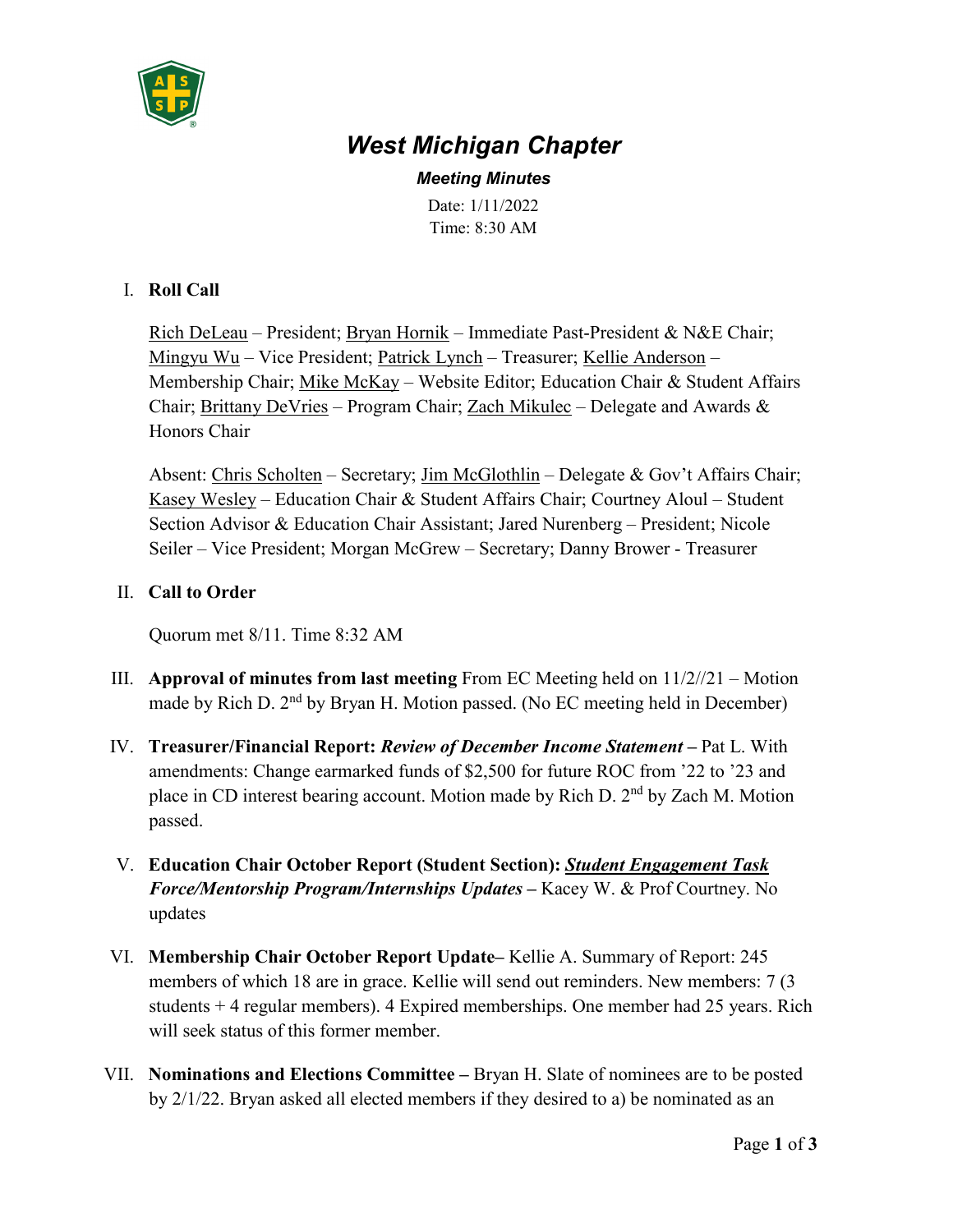

incumbent b) nominated for a different elected position, c) return to regular member. Responses will be individually sent to Bryan. We have until 2/1 to have the slate posted.

## **VIII. Open Items**

- a) O2 Chapter Slide Deck and COMT Pts  $= 6,130/10,010$  On track with points accumulation to maintain Platinum. Contributing factors: a) Meeting operational requirements: Chapter N&E (Bryan H., Chris S., Kasey W., & Zach M.) b) Qtly website updates. c) ROC attendance.
- b) December Social Meeting in Review The Knickerbocker 30 attended (17 members; 13 students). Great verbal feedback from attendees. No pictures taken. Future person-to-person meetings will have designated at least two people to capture pictures.
- c) Virtual Meeting for November (11/30 with Tom West) 20 attended for Wearable Technology & Data presentation. Great presentation, but too much of sales pitch. Will let presenter know because he'll be speaking at the upcoming MSC.

### IX. **New business**

- a) Program Year 2021 2022
	- 1. Tues, Jan 25, 8:30a A/D of Crawler Cranes (CEUs) Presenters: Phu Nguyen. May be pushed back into February as speaker has scheduling conflicts. Will connect and lock down a date.
	- 2. Tue, Feb 22, 8:30a "Raising the Bar on Mast Climber Safety– Presenter: Clint Bridges, VP of EZ Climber. Will reach out to presenter to ensure this is still a person-to-person meeting.
	- 3. Tue, March 22, 8:30a "What's New? FMCSA's Safety Management System (SMS) Website." Presenters: Matt Kinnucan & Brittany DeVries
	- 4. Tue. April 12, 4:00p– MSC Hold event with Greater Detroit and Mid-Michigan and West Michigan Chapters. Topic: Affirmed-Jason Russell of SEC Education (Data analytics monitoring systems for threats, i.e. active shooter.
	- 5. Tue, May 24, 8:30a "Tour: The New Grand Rapids Home for Veterans" Presenters: Dir Fred Schaible & Dir Tiffany Carr.